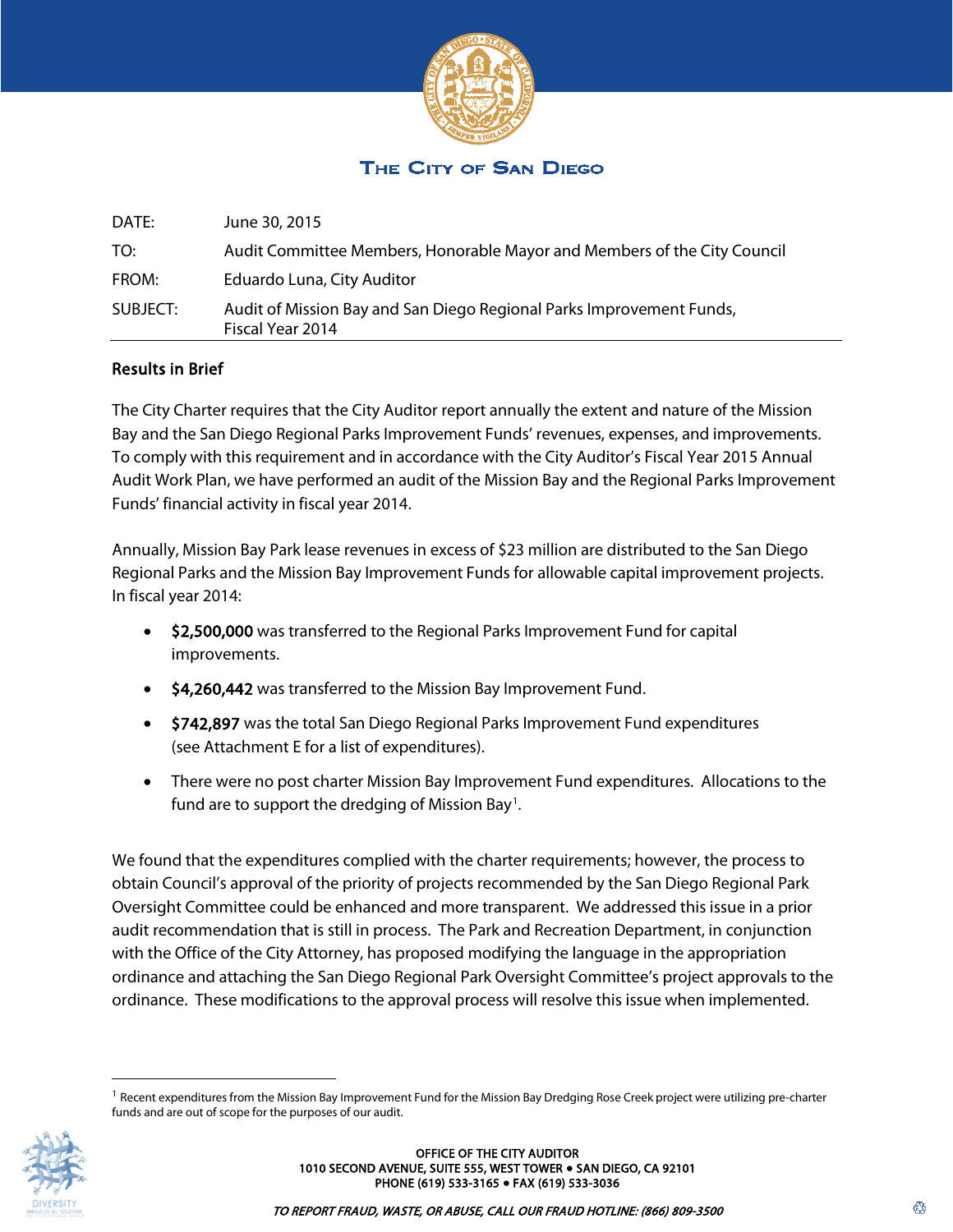The Administration agrees with the content as it related to the financial information included in this report. We would like to thank the Office of the City Comptroller, Park and Recreation, Facilities Financing, City Treasurer, and Real Estate Assets management and staff, as well as representatives from other departments for their assistance and cooperation during this audit. The Audit staff responsible for this audit is Judy Zellers, Danielle Knighten, and Kyle Elser.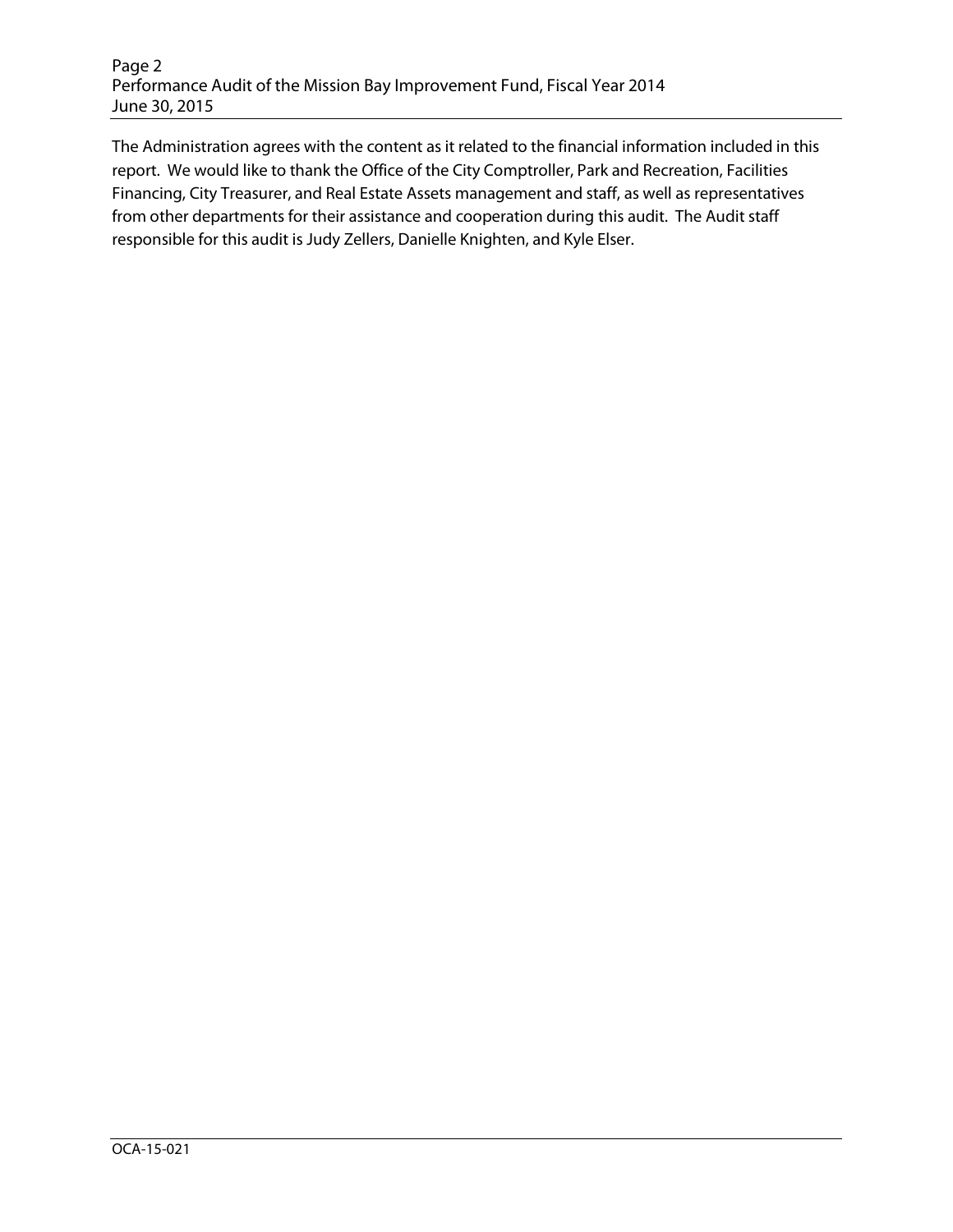## Background

The Mission Bay and San Diego Regional Parks Improvement Funds have two sources of revenue; transfers from lease revenue collected from tenants in Mission Bay Park and interest. Mission Bay Park lease revenue is deposited to a separate general fund account during the year and allocated to the improvement funds after the fiscal year-end. Prior to the effective date of Charter Section 55.2 on July 1, 2009, there were already cash balances in Mission Bay and the San Diego Regional Parks Improvement Funds. Given that these funds were collected prior to the effective date of Charter 55.2, they are not subject to the expenditure restrictions in this Charter provision according to the City Attorney's Office. However, all revenues, including interest, earned after the Charter Section 55.2 implementation date of July 1, 2009 are subject to the Charter provisions.

Monies deposited into Mission Bay and San Diego Regional Parks Improvement Funds prior to the implementation of City Charter Section 55.2 are excluded from our audit scope. The audit objectives, scope and methodology used to perform this audit can be found in  $Attachment B$  to this memorandum.

### Fiscal Year 2014 Financial Activity

The Mission Bay and San Diego Regional Parks Improvement Funds' financial activity for fiscal year 2014 is shown in **Exhibit 1** below. The Mission Bay Improvement Fund (MBIF) had revenues, including transfers and interest, totaling \$4,302,753 and no expenditures were made during fiscal year 2014. The allocations to the MBIF will support the dredging of Mission Bay as identified as the number one priority per City Charter, Section 55.2. The balance at June 30, 2014 was \$12,312,262. San Diego Regional Parks Improvement Fund (SDRPIF) had revenues, including transfers and interest, of \$2,538,998 and expenditures of \$742,897 during fiscal year 2014. The available balance at June 30, 2014 was \$9,621,779. Prior years' revenue and interest, as of June 30, 2013, is shown in Attachment C of this memorandum and summarized in Exhibit 1.

#### EXHIBIT 1

#### Mission Bay and San Diego Regional Parks Improvement Funds Financial Activity Fiscal Year 2014

|                                                 | <b>Mission Bay</b><br><b>Improvement Fund</b> |            | <b>Regional Parks</b><br><b>Improvement Fund</b> |
|-------------------------------------------------|-----------------------------------------------|------------|--------------------------------------------------|
| Charter 55.1 revenues exceeding expenditures as |                                               |            |                                                  |
| of June 30, 2013                                |                                               | 8,009,509  | 7,825,678                                        |
| Revenue, excluding unrealized gains and losses  |                                               | 4,302,753  | 2,538,998                                        |
| Expenses, net of depreciation                   |                                               | -0-        | 742,897>                                         |
| Revenue exceeding expenditures as of June 30,   |                                               |            |                                                  |
| 2014                                            |                                               | 12,312,262 | 9,621,779                                        |

Source: Auditor analysis of general ledger and Comptroller schedules, amounts rounded to the nearest dollar excluding unrealized gains and losses and depreciation.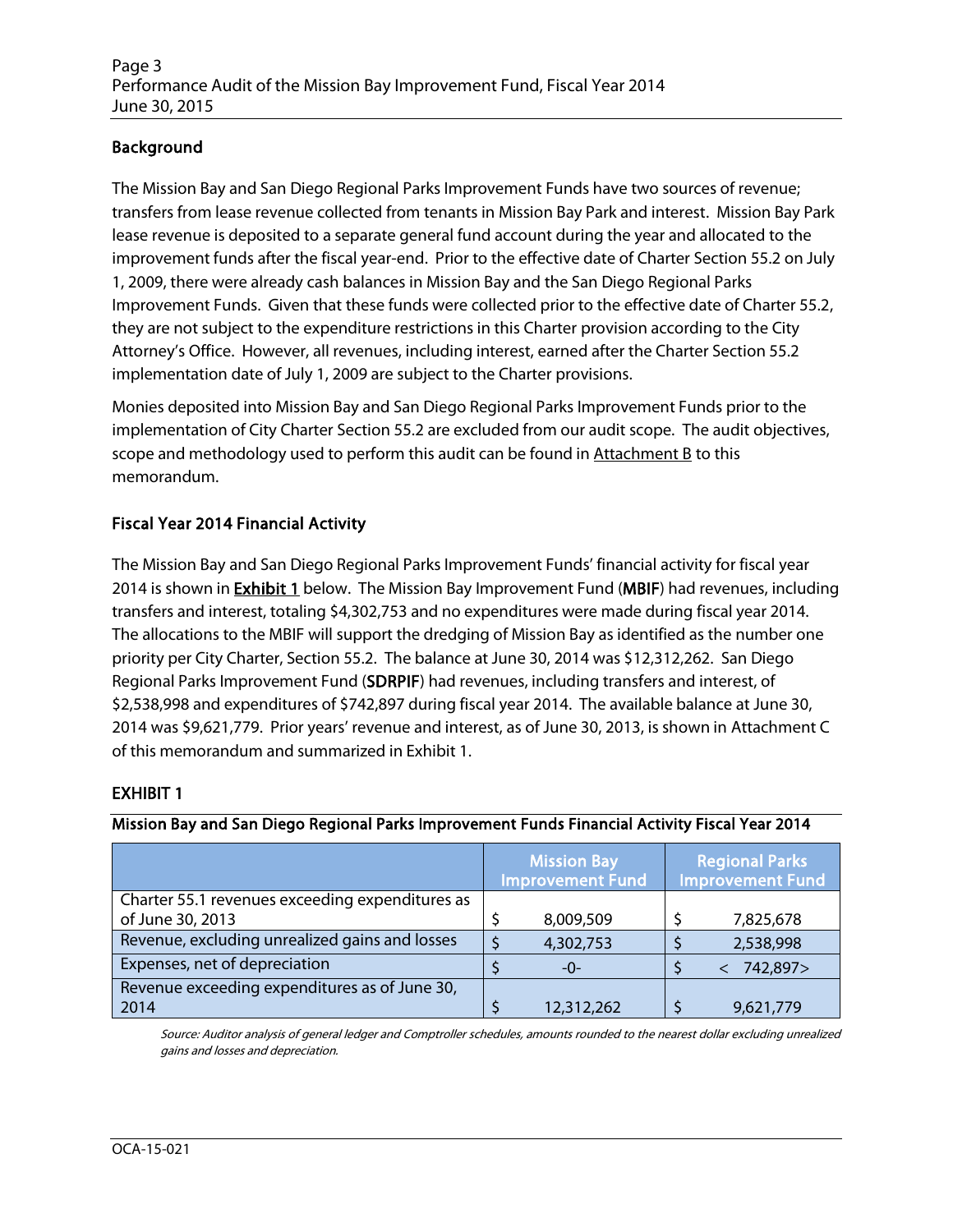### Mission Bay Park Lease Revenue

Total adjusted Mission Bay Lease Revenues were  $$29,760,442^2$  $$29,760,442^2$  $$29,760,442^2$ . The revenues in excess of the \$23,000,000 threshold were distributed to the SDRPIF and MBIF based on the Charter formula for distribution, as shown in **Exhibit 2**. The fiscal year 2014 distribution from the Mission Bay Lease Revenue was \$2,500,000 to the SDRPIF for capital improvements and \$4,260,442 to the MBIF. Mission Bay Lease Revenues decreased by \$827,942 between fiscal year 2013 and 2014. This was primarily attributed to a one-time payment of approximately \$1.2 million received in fiscal year 2013 in consideration of assignment of a lease. Also, general increases in lessee revenue were offset by decreased rents from Sea World.

## EXHIBIT 2

| <b>Fund Name</b>                             | Allocation Breakdown in excess of the<br>threshold                                                                                                 | <b>FY 2014</b><br><b>Allocation</b><br><b>Amounts</b> |
|----------------------------------------------|----------------------------------------------------------------------------------------------------------------------------------------------------|-------------------------------------------------------|
| San Diego Regional Parks<br>Improvement Fund | 25% or \$2.5 million, whichever is greater,<br>in excess of the \$23 million threshold                                                             | \$2,500,000                                           |
| Mission Bay Park Improvement<br>Fund         | 75% of the excess over the \$23 million<br>threshold, if less than the 75% then, the<br>remainder after the San Diego Regional<br>Parks allocation | \$4,260,442                                           |

#### Mission Bay Lease Revenue Allocation to Funds

Source: San Diego City Charter, Article V, Section 55.2(b)

The Mission Bay lease revenues exclude monies paid by the residents of De Anza Cove to a property management company contracted by the City to operate the property. The City Attorney's Office has concluded that rents paid to the City by the homeowners in the De Anza Cove Mobile Home Park do not fit within the City of San Diego Charter definition of "Mission Bay Lease Revenues".

<span id="page-3-0"></span> <sup>2</sup> See Attachment D for a detailed list of revenues.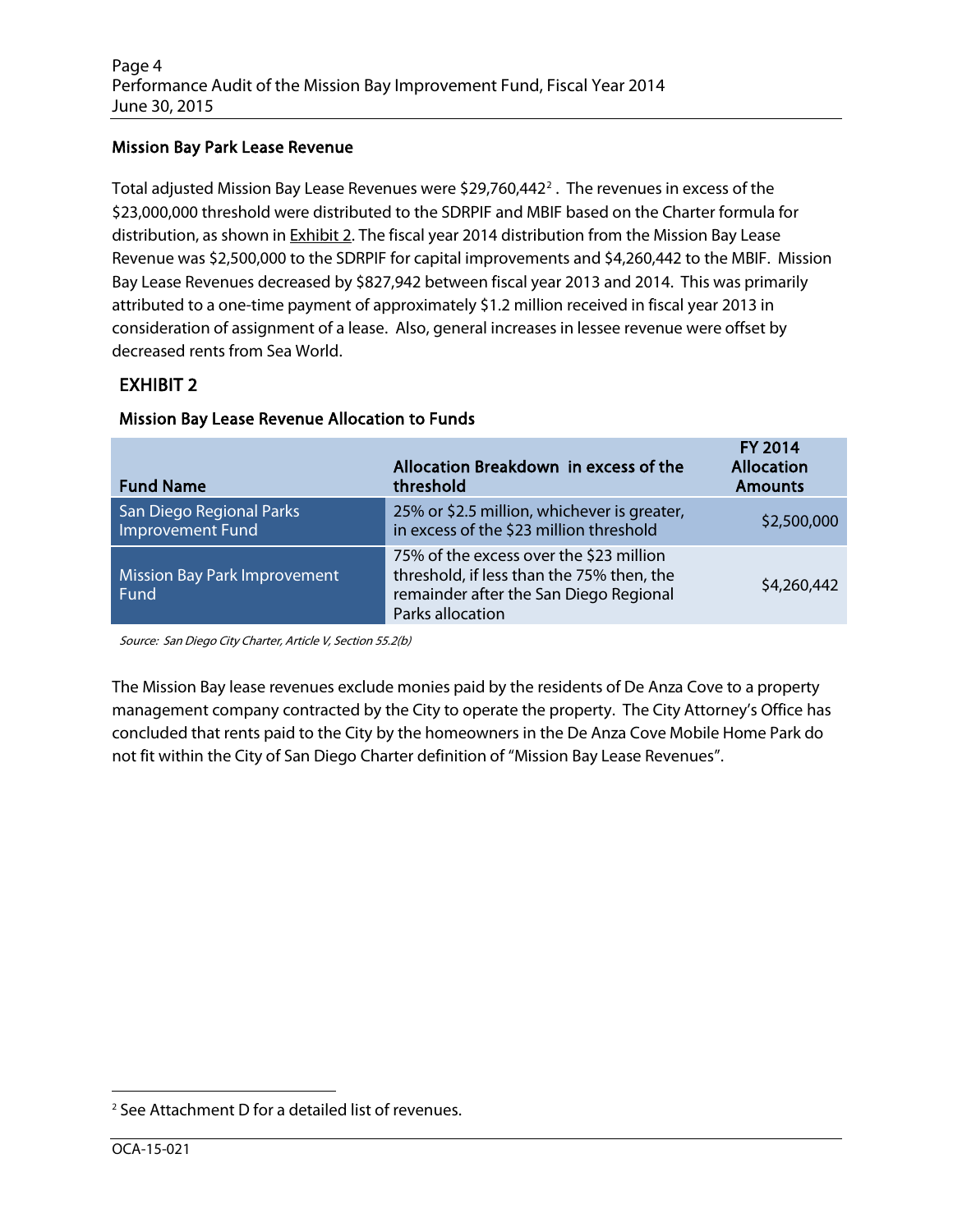The processes to approve, monitor, and report Charter revenues and expenditures are shown in Exhibit 3.

## EXHIBIT 3



Source: Auditor's summary of key processes.

### San Diego Regional Parks Improvement Expenditures

During fiscal year 2014, SDRPIF project expenditures, subject to the provisions of Charter Section 55.2, totaled \$742,897, rounded. There were no MBIF expenditures subject to the provisions of Charter Section 55.2 during fiscal year 2014.

The fiscal year 2014 SDRPIF project Charter expenditures<sup>[3](#page-4-0)</sup> by project are listed in Attachment E of this memorandum. We found that the expenditures complied with the charter requirements; however, the process to obtain City Council's approval of the priority of projects recommended by the San Diego Regional Park Oversight Committee could be enhanced and more transparent. The City Charter requires City Council approve the SDRPIF Capital Improvements priority.

<span id="page-4-0"></span><sup>&</sup>lt;sup>3</sup> Source: City Comptroller analysis of SDRPIF expenditures for fiscal year 2014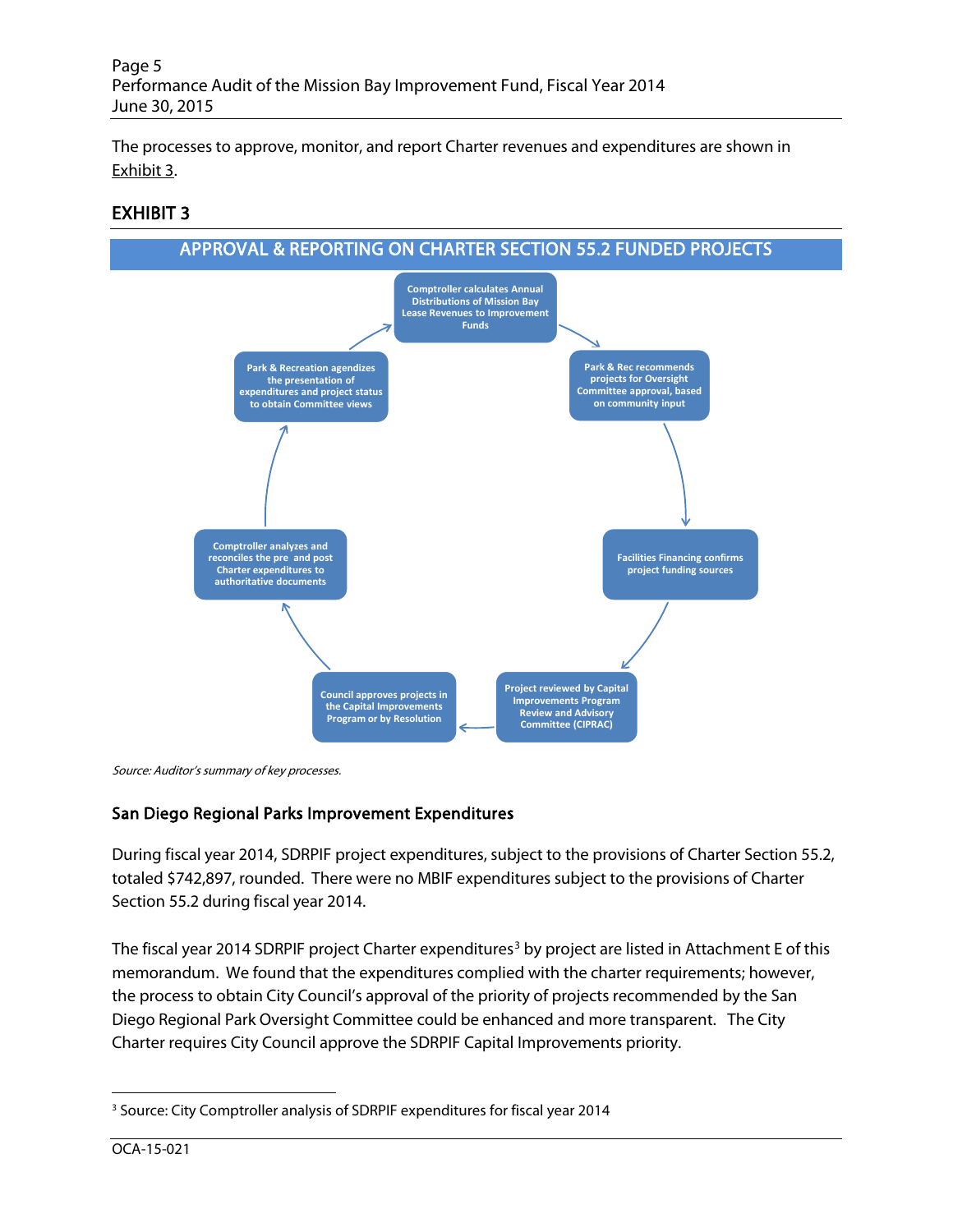In some instances, the City Council has approved RPIF projects by resolution; in other instances, the projects are incorporated into the annual budget and approved as part of the budget process. The SDRPIF Oversight Committee previously approved all projects in the budget. The budget document provides a brief description of the projects and the funding sources, except for the two projects approved as part of the annual allocation process. Annual allocations are usually for small projects completed in a shorter time period. The two following projects were funded by annual allocations which have no priority score:

- Stairway beach access was approved by the committee for repair of the Orchard Avenue, Capri by the Sea and Old Salt Pool Projects. The budget document indicated three stairway projects would be completed yet the project names were not clearly identified.
- The ranger station was mentioned in the CIP goals and then funded through an annual allocation for open space improvements. The budget page did not describe the project.

We met with the Park & Recreation department and the City Attorney's staff to discuss the approval process and reach a consensus on the issue and the solutions. The budget ordinance does not directly state that Council's budget approval incorporates approval of the recommendations for RPIP projects, required by the Charter. Staff concurred that the process could be clearer. The department has proposed, and is working with the City Attorney's Office, to implement the following steps for the fiscal year 2016 budget:

- Modify the appropriation ordinance language to clarify that the RPIF projects incorporated into the budget are approved by Council in accordance with the City Charter;
- Attach the SD Regional Park Oversight Committee approved project list to the budget ordinance;
- Obtain Council resolutions as necessary; and
- Minimize the use of annual allocations.

The City Charter requires this audit to be performed annually, and this approval process will be reevaluated. We made a recommendation in a prior audit report to address the issue of obtaining council approval of the SDRPIF Capital Improvements priority. Once the proposals above are fully implemented, it will resolve the one outstanding recommendation made in fiscal year 2012, as shown in Attachment A. We appreciate the time and effort of the Park and Recreation Department and the Office of the City Attorney's staff who worked to resolve this issue to ensure clarity and transparency in the approval process.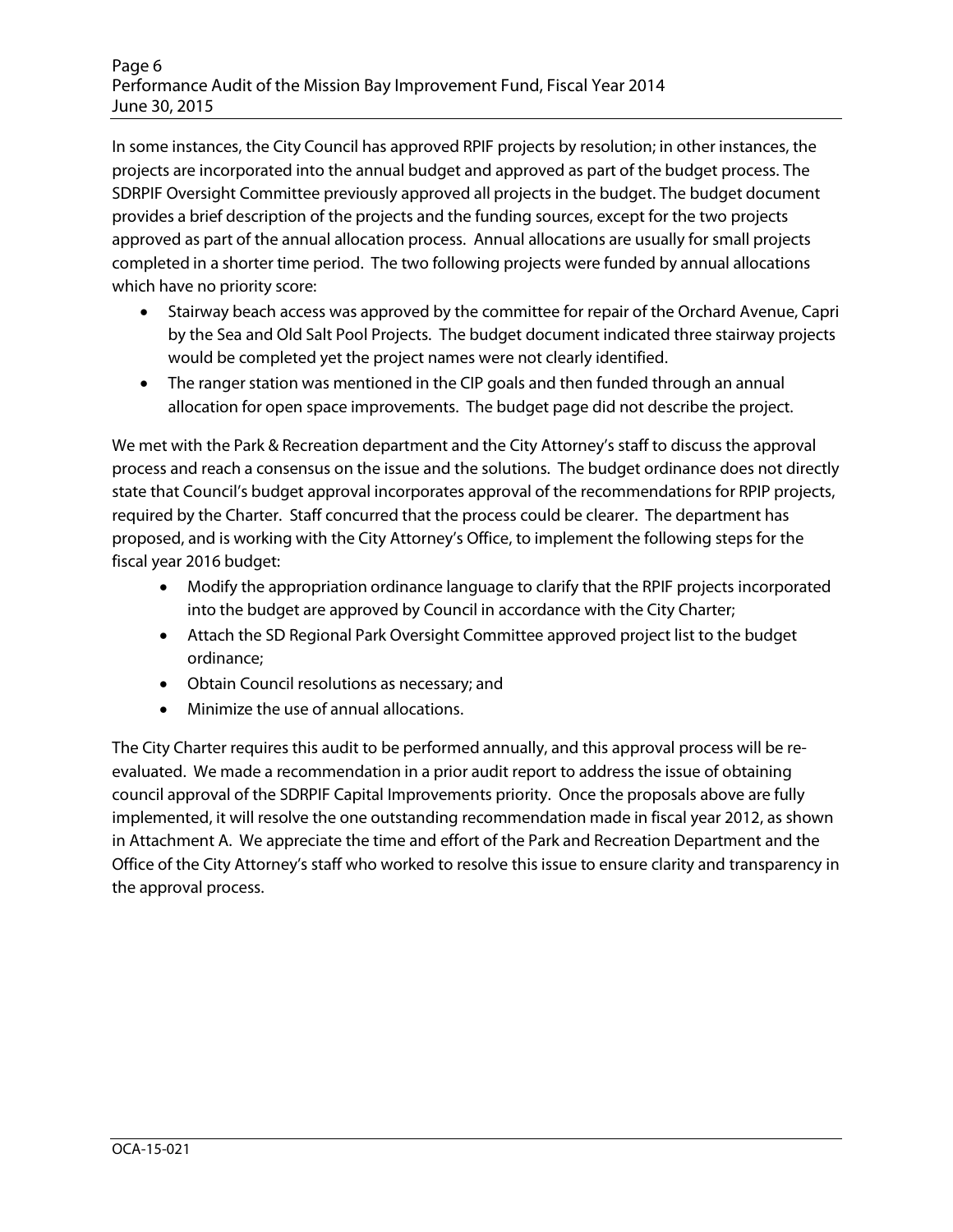### **Conclusion**

We found that \$2,500,000 was transferred from Mission Bay Lease Revenue to the Regional Parks Improvement Fund for capital improvements and \$4,260,442 was transferred to the Mission Bay Improvement Fund. There were SDRPIF expenditures of \$742,897 in fiscal year 2014. There were no MBIF expenditures in fiscal year 2014. The Council approval of Regional Park Improvement Fund projects could be improved by modifying the language in the appropriation ordinance and attaching the San Diego Regional Park Oversight Committee's project approvals to the ordinance.

Respectfully submitted,

Edwicht Line

Eduardo Luna City Auditor

cc: Jan Goldsmith, City Attorney Scott Chadwick, Chief Operating Officer Mary Lewis, Chief Financial Officer Stacey LoMedico, Assistant Chief Operating Officer Andrea Tevlin, Independent Budget Analyst Cybele Thompson, Director, Real Estate Assets Department Rolando Charvel, City Comptroller Tracy McCraner, Director, Financial Management Department Herman Parker, Park and Recreation Director John Tracanna, Supervising Management Analyst, Facilities Financing Ken So, Deputy City Attorney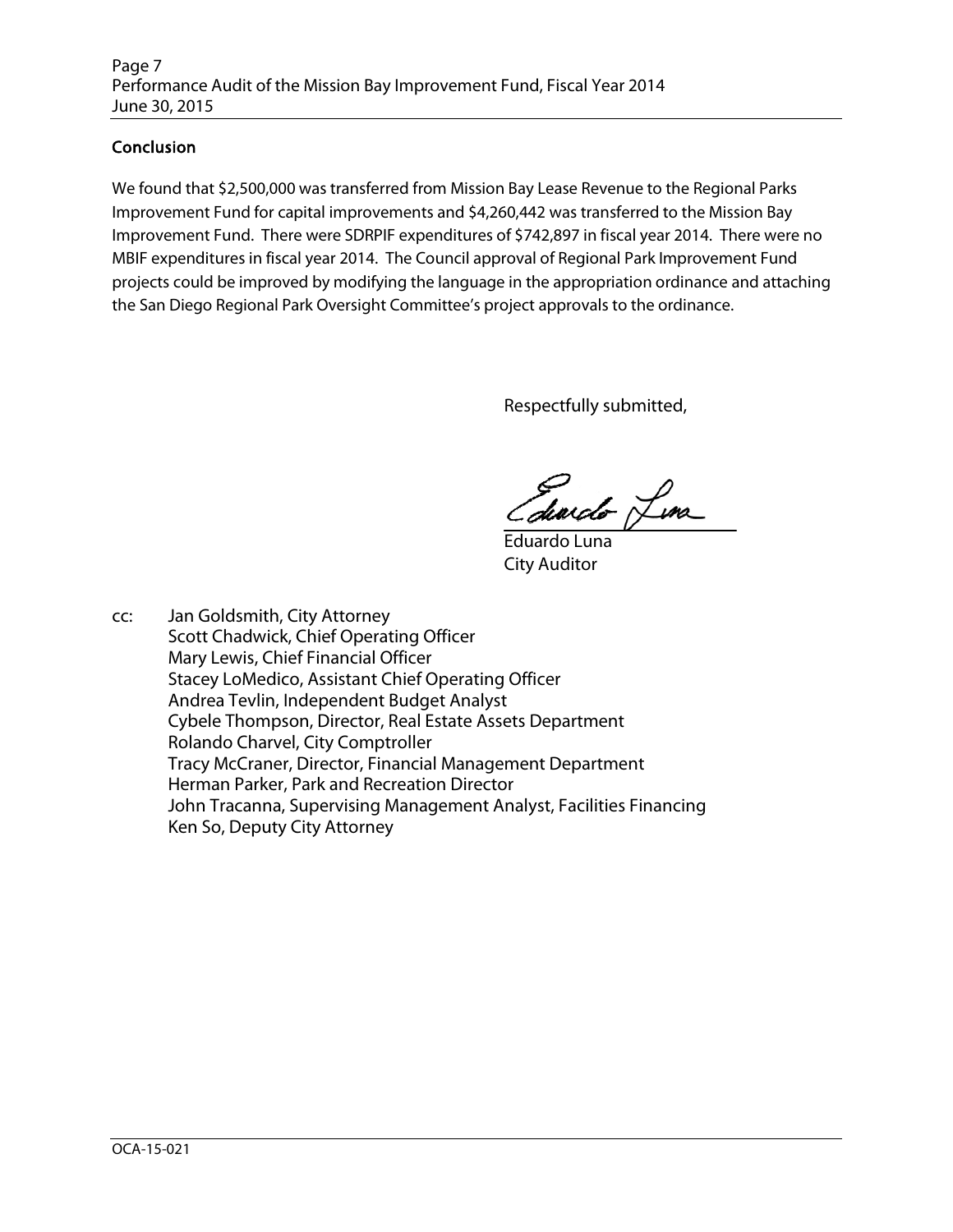## ATTACHMENT A: FOLLOW UP ON PRIOR AUDIT RECOMMENDATIONS

#### We made the following recommendation in the audit report issued March 16, 2012 that was in process and is now fully implemented.

Recommendation #3: The City Comptroller should establish comprehensive process narrative procedures, process flow diagrams and departmental guidance to properly document the processes specific to the unique nature of Mission Bay Park lease revenues. These procedures should include but are not limited to:

- How the requirements outlined in the City Charter will be administered
- Procedures to reconcile SAP and REportfolio records
- The methodology used for year-end accruals, which should be based on an analysis of actual payment received after year end
- The methodology used for budgeting revenue
- The methodology used by the Oversight Committees for budgeting specific projects based on prior year's distributions

Status of Recommendation #3 – Implemented: Financial Management and the City Comptroller created process narratives describing the Comptroller's processes which cover the requirements specified in this recommendation.

#### We made the following recommendation in the audit report issued August 23, 2013, and it has not yet been fully implemented.

Recommendation #2: The Park and Recreation Director should request clarification from the City Attorney's office to determine if the Council's authorization of general annual allocations in the CIP budget is sufficiently detailed to meet the Charter requirement that Council should approve the SDRPIF Capital Improvements priority. If not, appropriate steps should be taken to obtain the necessary approval.

Status of Recommendation #2 – In Process: As discussed in the report, the Park and Recreation Department in conjunction with the Office of the City Attorney, has proposed modifications to the approval process which will resolve this recommendation when implemented.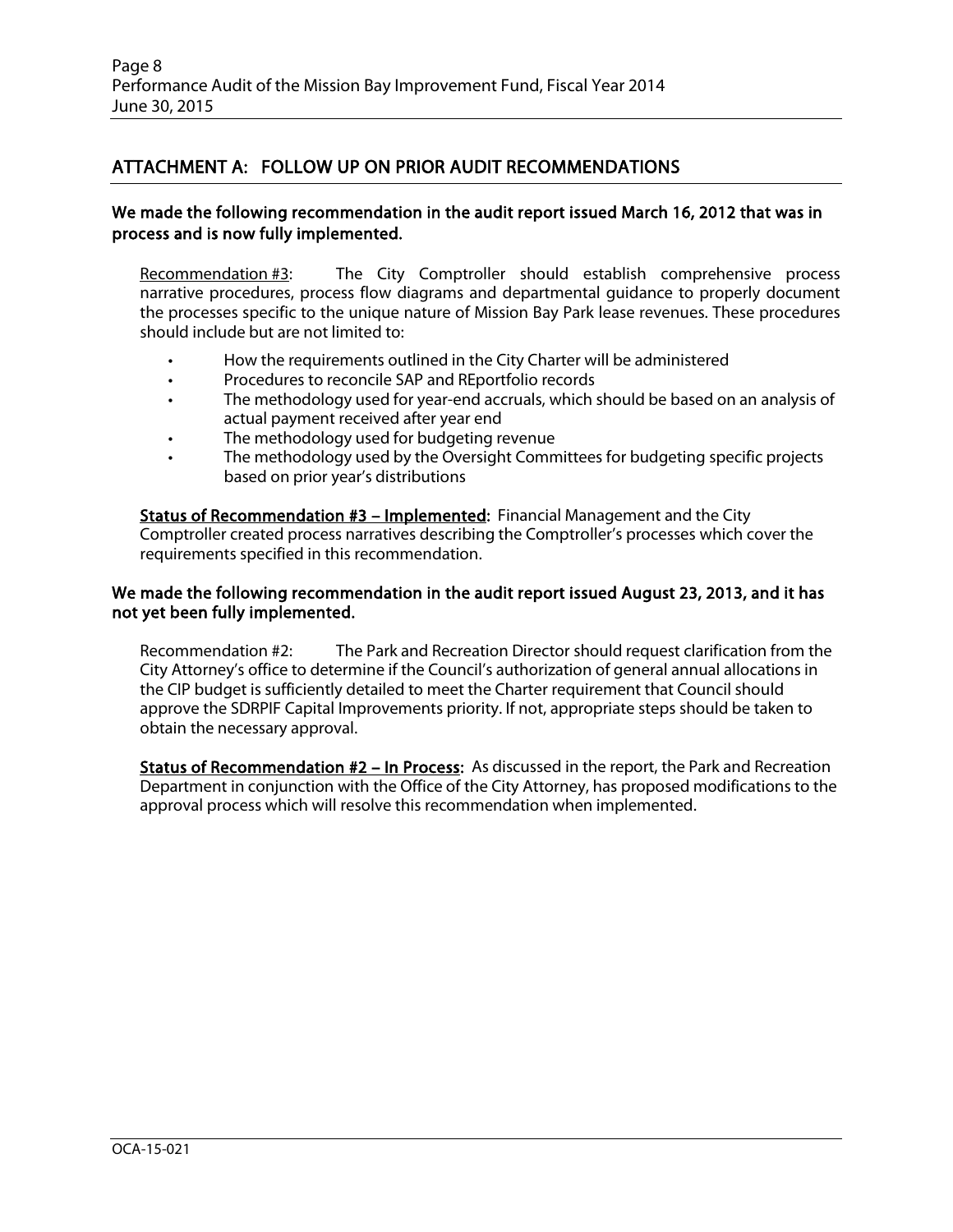## ATTACHMENT B: AUDIT OBJECTIVES, SCOPE AND METHODOLOGY

Article V, Section 55.2 of the City Charter requires that the City Auditor perform an annual audit of the distribution of Mission Bay lease revenues. Specifically, we are required to establish and oversee a mechanism to ensure public accountability by effectively reporting and communicating the extent and nature of revenues, expenses and improvements generated and in compliance with City Charter requirements. This shall include, at a minimum, an annual audit report to the Mayor, City Council and public. Each annual report shall, at a minimum, contain the following: 1) a complete accounting of all revenues received; 2) the amount and nature of all expenditures; and, 3) a report as to whether in each committee's view the expenditures have been consistent and compliant City Charter requirements.

The audit's objectives were to verify that fiscal year 2014 collection, allocation, and use of Mission Bay Park lease revenues are properly budgeted, authorized and expended in compliance with City Charter requirements.

To accomplish our objectives we performed the following audit procedures:

- Reviewed pertinent laws, policies and regulations related to Mission Bay Park lease revenues;
- Gathered and analyzed agreements and information related to Mission Bay Park lease revenues;
- Identified, collected, analyzed financial information including transaction adjustments and management reports related to Mission Bay Park lease revenues;
- Made inquiries with management and key staff in charge of managing and monitoring information related to Mission Bay Park lease revenues;
- Reviewed Mission Bay Park and San Diego Regional Parks Improvement Fund Oversight Committee minutes, agendas and related bylaws
- Analyzed the quality and effectiveness of the reporting to the Oversight Committees; and
- Verified the calculation and reporting of project expenditures.
- Followed up on related recommendations still in process as of the last report.

We reviewed data for fiscal year 2014. We performed data reliability testing of the financial data provided to us and which we relied on in this report.

All references in this memorandum to the Mission Bay and San Diego Regional Parks Improvement Funds exclude these pre Charter funds.

We conducted this performance audit in accordance with generally accepted government auditing standards. Those standards require that we plan and perform the audit to obtain sufficient, appropriate evidence to provide a reasonable basis for our findings and conclusions based on our audit objectives. We believe that the evidence obtained provides a reasonable basis for our findings and conclusions based on our audit objectives.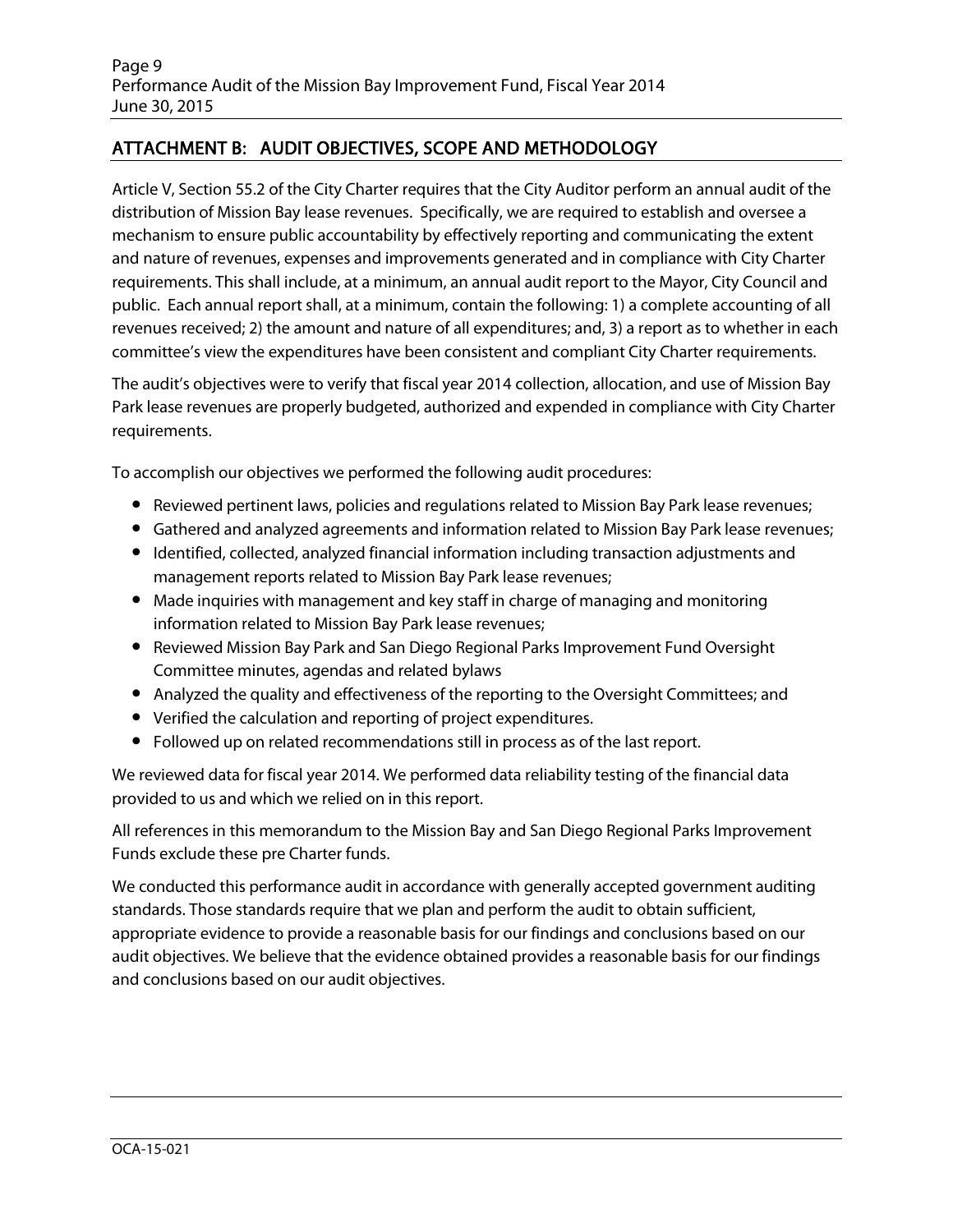# ATTACHMENT C:

#### **Prior Years Mission Bay and San Diego Regional Parks Improvement Funds Financial Activity, As of June 30, 2013**

|                               | <b>Mission Bay Revenues</b> |                         | <b>Regional Park Revenues</b> |                         |  |
|-------------------------------|-----------------------------|-------------------------|-------------------------------|-------------------------|--|
| <b>Fiscal Year</b>            | Revenues [1]                |                         | <b>Revenues</b> [1]           |                         |  |
| 2010                          |                             | 115,603.30              | \$                            | 1,708,236.34            |  |
| 2011                          |                             | 62,743.92               | \$                            | 1,747,023.02            |  |
| 2012                          |                             | 2,452,534.60            | \$                            | 2,553,335.95            |  |
| 2013                          |                             | 5,378,627.48            | \$                            | 2,539,403.29            |  |
| Total as of June 30, 2013     | \$                          | 8,009,509.30            | \$                            | 8,547,998.60            |  |
|                               |                             | <b>Expenditures</b> [2] |                               | <b>Expenditures</b> [2] |  |
| 2010                          |                             |                         | \$                            |                         |  |
| 2011                          |                             |                         | \$                            |                         |  |
| 2012                          |                             |                         | \$                            | 313,640.25              |  |
| 2013                          |                             |                         | \$                            | 408,679.85              |  |
| Total as of June 30, 2013     |                             |                         | \$                            | 722,320.10              |  |
| <b>Available balance June</b> |                             |                         |                               |                         |  |
| 30, 2013                      |                             | 8,009,509.30            | \$                            | 7,825,678.50            |  |

*[1] Excludes unrealized gains and losses.*

*[2] Excludes depreciation.*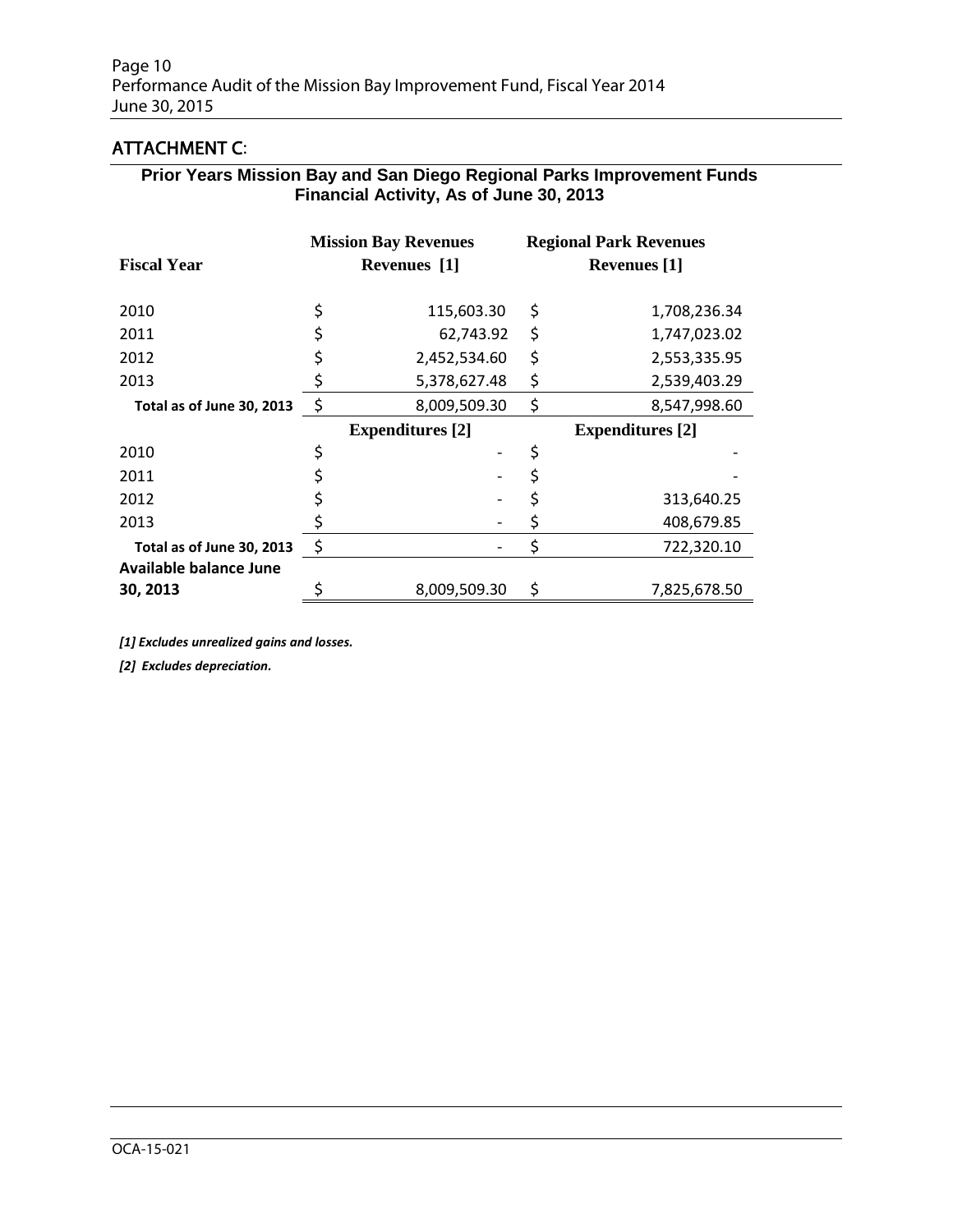## ATTACHMENT D: Fiscal Year 2014 and 2013 Mission Bay Park Lease Revenue

| <b>Lessee</b>                                                               | <b>Revenue Amount FY</b><br>2014 | <b>Revenue Amount FY</b><br>2013 |              | Change |             |
|-----------------------------------------------------------------------------|----------------------------------|----------------------------------|--------------|--------|-------------|
| Sea World Inc                                                               | \$<br>13,506,216                 | \$                               | 13,981,490   | \$     | (475, 274)  |
| <b>CHSP Mission Bay [1]</b>                                                 | \$<br>2,958,519                  | \$                               | 4,364,668    | \$     | (1,406,149) |
| LHO Mission Bay Hotel, L.P.                                                 | \$<br>3,434,000                  | \$                               | 3,222,233    | \$     | 211,767     |
| <b>LHO Mission Bay Rosie Hotel</b>                                          | \$<br>2,396,163                  | \$                               | 2,333,629    | \$     | 62,534      |
| <b>Campland, LLC</b>                                                        | \$<br>1,701,789                  | \$                               | 1,591,079    | \$     | 110,710     |
| <b>Bartell Hotels</b>                                                       | \$<br>1,233,532                  | \$                               | 1,137,302    | \$     | 96,230      |
| <b>BH Partnership</b>                                                       | \$<br>1,721,123                  | \$                               | 1,469,470    | \$     | 251,653     |
| <b>Seaforth Sportfishing Corporation</b>                                    | \$<br>881,286                    | \$                               | 753,276      | \$     | 128,010     |
| <b>Marina Village</b>                                                       | \$<br>685,618                    | \$                               | 676,852      | \$     | 8,766       |
| <b>Driscoll Mission Bay LLC</b>                                             | \$<br>368,419                    | \$                               | 363,306      | \$     | 5,113       |
| <b>Wesco Sales Corp</b>                                                     | \$<br>273,864                    | \$                               | 247,801      | \$     | 26,063      |
| <b>Mission Bay Yacht Club</b>                                               | \$<br>347,063                    | \$                               | 307,747      | \$     | 39,316      |
| <b>Mission Bay Boat &amp; Ski Club</b>                                      | \$<br>113,035                    | \$                               | 103,153      | \$     | 9,882       |
| <b>Everingham Bros Bait Co</b>                                              | \$<br>51,840                     | \$                               | 48,640       | \$     | 3,200       |
| <b>Mission Bay Sports Center</b>                                            | \$<br>174,546                    | \$                               | 114,924      | \$     | 59,622      |
| <b>Sportsmen's Seafood Co Inc</b>                                           | \$<br>78,271                     | \$                               | 59,990       | \$     | 18,281      |
| <b>Braemar Partnership 9th &amp; A LP</b>                                   | \$<br>50,745                     | \$                               | 39,799       | \$     | 10,946      |
| <b>Associated Students SDSU/Regents Of</b>                                  | \$<br>42,262                     | \$                               | 37,242       | \$     | 5,020       |
| San Diego Rowing Club/Intercollegiate<br>Rowing                             | \$<br>21,140                     | \$                               | 24,995       | \$     | (3,855)     |
| Hanohano Outrigger Canoe Club                                               | \$<br>7,018                      | \$                               | 3,635        | \$     | 3,383       |
| Canoe & Kayak Team                                                          | \$<br>6,122                      | \$                               | 2,971        | \$     | 3,151       |
| <b>Verizon Wireless VAW</b>                                                 | \$<br>9,579                      | \$                               | 9,300        | \$     | 279         |
| SD Alliance for Asian Pacific                                               | \$<br>1,395                      | \$                               | 0            | \$     | 1,395       |
| <b>Rell Sun Educational Fund Inc</b>                                        | \$<br>775                        | \$                               | $\mathbf 0$  | \$     | 775         |
| Kai Elua Outrigger Canoe Club                                               | \$<br>1,240                      | \$                               | $\Omega$     | \$     | 1,240       |
| <b>Grand Total</b>                                                          | \$<br>30,065,560                 | \$                               | 30,893,502   | \$.    | (827, 942)  |
| <b>Adjustments to accrue June lease</b><br>revenue paid in Fiscal Year 2015 | \$<br>(305, 118)                 | \$                               | (36, 416)    | \$     | (268, 702)  |
| Adjusted total lease revenue                                                | \$<br>29,760,442                 | \$                               | 30,857,086   | \$     | (1,096,644) |
| <b>Threshold</b>                                                            | \$<br>(23,000,000)               | \$                               | (23,000,000) |        |             |
| Revenues exceeding the threshold                                            | \$<br>6,760,442                  | \$                               | 7,857,086    | \$     | (1,096,644) |

Source: OCA generated based on information from the Office of the City Comptroller

[1] The fiscal year 2013 revenue includes receipts by the prior lessee - Kencal, and the current lessee – CHSP. Additionally, revenues include a one-time payment of \$1.2 million received in consideration for assignment of the lease.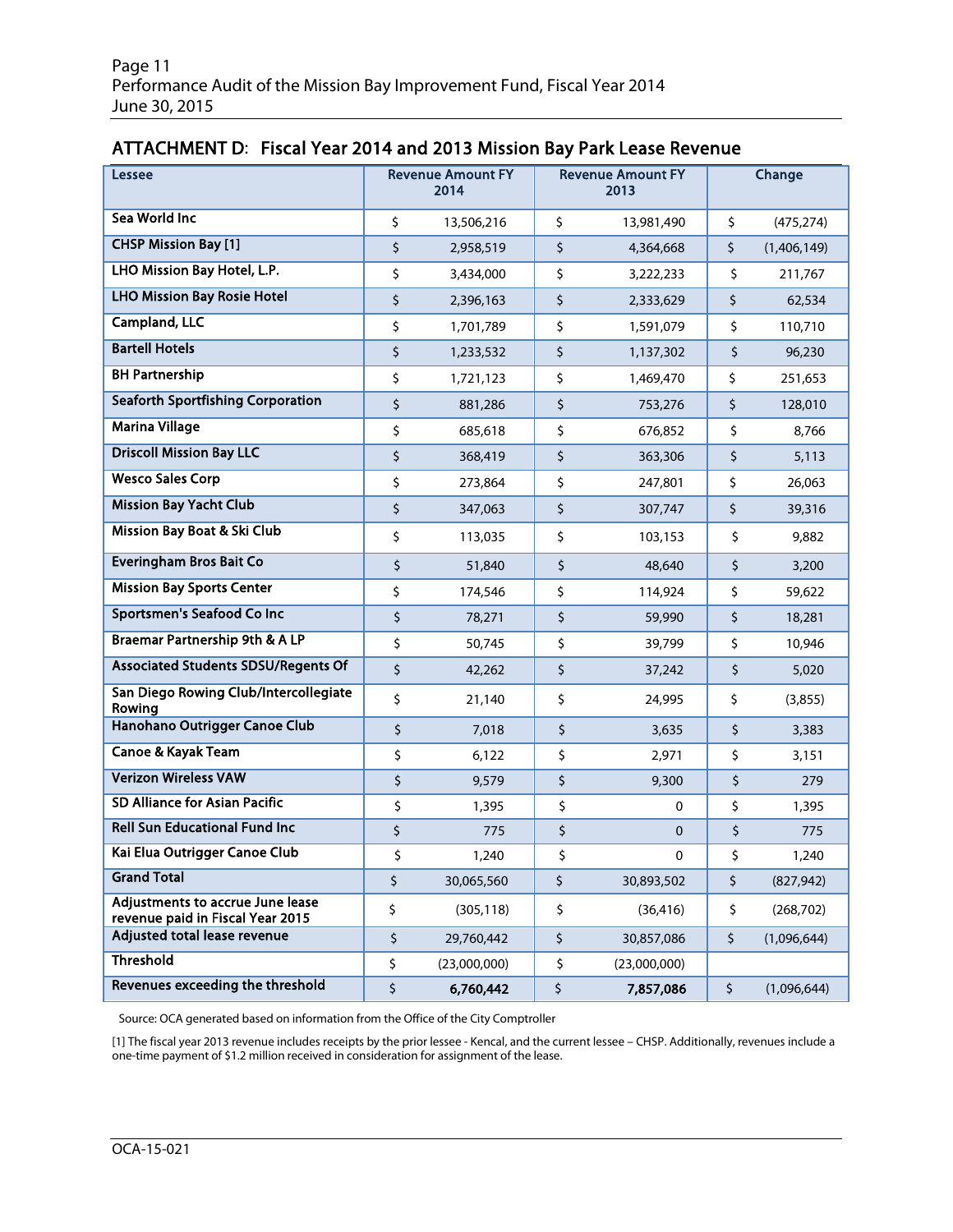# ATTACHMENT E: Regional Park Improvement Fund Project Expenditures for Fiscal Year 2014

| <b>Projects</b>                                                      | <b>Purpose</b>                                                                                                                                                                                                                                                                                                           | <b>Expenditures</b><br>$\overline{FY}$ 2014 [1] |  |  |
|----------------------------------------------------------------------|--------------------------------------------------------------------------------------------------------------------------------------------------------------------------------------------------------------------------------------------------------------------------------------------------------------------------|-------------------------------------------------|--|--|
| New project expenditures:                                            |                                                                                                                                                                                                                                                                                                                          |                                                 |  |  |
| Beach Access - Pescadero & Diamond Street                            | This project provides for coastal improvements by<br>stabilizing stairways for beach access. Construction<br>and consulting contracts totaled \$153,436. The<br>remaining expenditures were administrative costs<br>incurred by City labor.                                                                              | \$<br>161,906.48                                |  |  |
| Beach Access - Orchard Avenue, Capri by<br>the Sea and Old Salt Pool | This project replaces damaged sections of stairways<br>at 3 locations; Orchard Avenue, Capri by the Sea,<br>and Old Salt Pool. Other than mailings and fees,<br>expenditures were incurred by City labor for contract<br>administration.                                                                                 | \$<br>61,375.91                                 |  |  |
| <b>Palisades Park Comfort Station</b>                                | This project provides for the removal and<br>replacement of the existing comfort station at the<br>foot of Law Street. Primarily, expenditures were<br>incurred for contractual services for the design and<br>construction of the facility. There were no City<br>labor charges.                                        | \$<br>170,035.30                                |  |  |
| Sunset Cliffs Hillside Improvements                                  | This project is for improvements to the hillside<br>portion of the Sunset Cliffs Natural park.<br>Miscellaneous fees were \$4,977. The remaining<br>costs were incurred by City labor for design,<br>permitting and contract award costs.                                                                                | \$<br>74,900.18                                 |  |  |
| Trail for All People                                                 | This project is for the design and construction of a<br>1,300 foot trail which will accommodate people of<br>all physical abilities. \$4,694 was expended for<br>contractual engineering services. Remaining<br>expenditures were City labor incurred for permitting,<br>design, and procurement of consultant services. | \$<br>28,765.81                                 |  |  |
| Chollas Lake Park Playground Improvements                            | This project provides for the design and construction<br>of two playgrounds at Chollas Lake park to improve<br>safety at the playgrounds. Expenditures were<br>incurred by City labor for preliminary engineering,<br>design, and permitting.                                                                            | \$<br>22,367.03                                 |  |  |
| <b>Continuing Projects Expenditures:</b>                             |                                                                                                                                                                                                                                                                                                                          |                                                 |  |  |
| Los Penasquitos Canyon Preserve Ranger<br>Station                    | This project provides for the purchase and<br>installation of an 800 square foot Ranger Station<br>with bathroom facilities at the corner of Mercy Road<br>and Black Mountain Road. City labor charges of<br>\$12,329.96 were incurred for permitting, design, and<br>contract award costs.                              | 13,633.52<br>\$                                 |  |  |
| California Tower Electric Room                                       | This project provides for the seismic retrofit of the<br>California Tower in Balboa Park which includes<br>relocation of the SDG&E facilities. \$5,890 was for<br>SDG&E engineering costs. The remaining<br>expenditures are City labor costs incurred for project<br>design.                                            | \$<br>81,366.35                                 |  |  |
| Old Mission Dam Dredging Project                                     | This project provides for dredging behind the Old<br>Mission Dam to remove silt buildup, the required<br>mitigation and monitoring, and obtaining permits for<br>long term preservation measures. Contractual<br>services were \$29,319.13. \$32,037.42 was expended<br>for City labor.                                  | \$<br>61,356.55                                 |  |  |